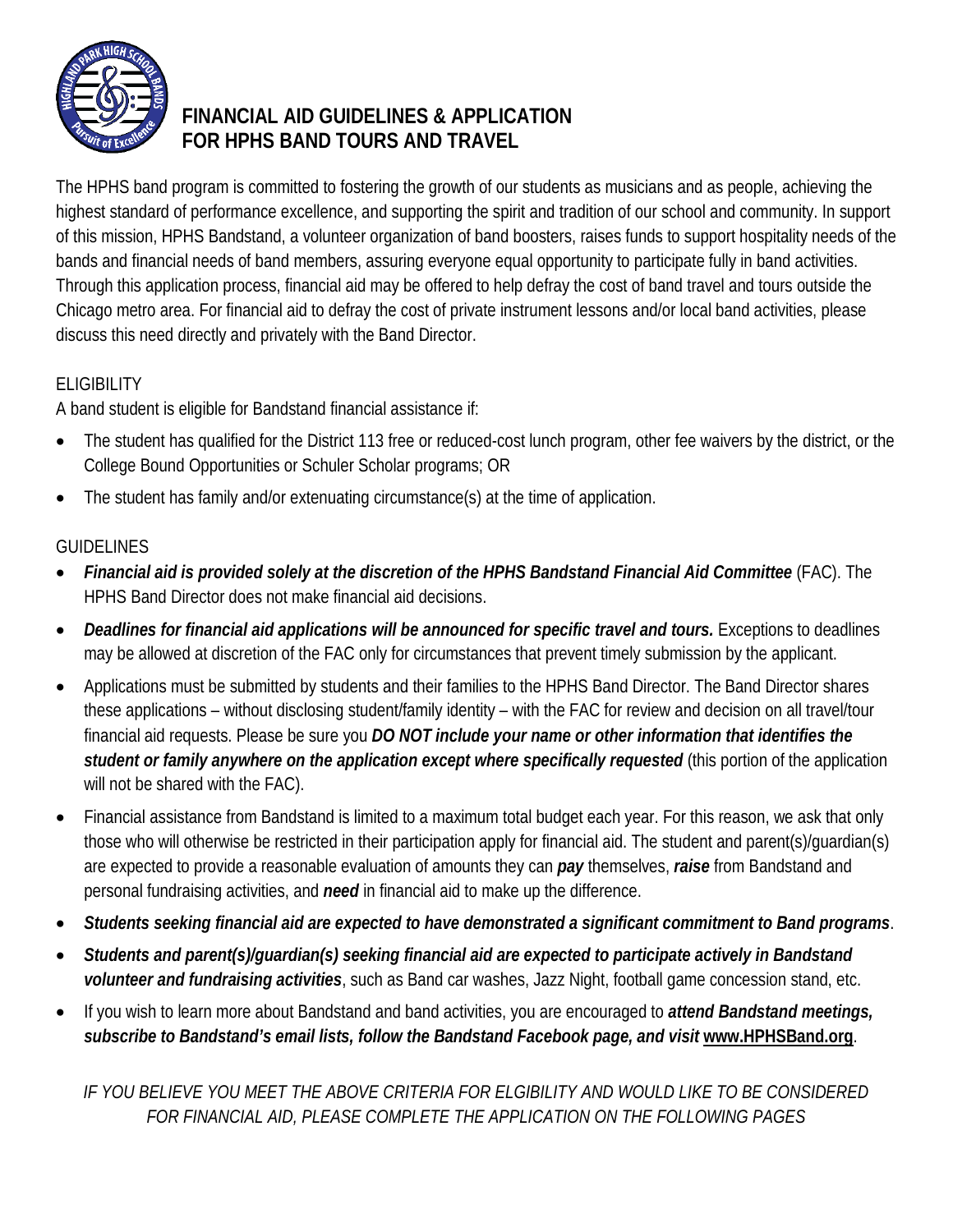## **HPHS BANDS FINANCIAL AID APPLICATION**

| To be completed by Band Director only:                                                                                                                                                                                                                                                                                       |                    |
|------------------------------------------------------------------------------------------------------------------------------------------------------------------------------------------------------------------------------------------------------------------------------------------------------------------------------|--------------------|
| DATE APPLICATION SUBMITTED 1997                                                                                                                                                                                                                                                                                              |                    |
|                                                                                                                                                                                                                                                                                                                              |                    |
|                                                                                                                                                                                                                                                                                                                              |                    |
| To be completed (one application per family) by Student(s) and Parent(s)/Guardian(s):                                                                                                                                                                                                                                        |                    |
| Student #1 Name (Last, First)<br>Student #1 Name (Last, First)                                                                                                                                                                                                                                                               |                    |
| Student #2 Name (Last, First)                                                                                                                                                                                                                                                                                                |                    |
| Student #3 Name (Last, First) Later and the state of the state of the state of the state of the state of the state of the state of the state of the state of the state of the state of the state of the state of the state of                                                                                                |                    |
| Student #4 Name (Last, First)                                                                                                                                                                                                                                                                                                |                    |
| Parent/Guardian #1                                                                                                                                                                                                                                                                                                           | Parent/Guardian #2 |
|                                                                                                                                                                                                                                                                                                                              |                    |
|                                                                                                                                                                                                                                                                                                                              |                    |
| Email experience and the contract of the contract of the contract of the contract of the contract of the contract of the contract of the contract of the contract of the contract of the contract of the contract of the contr                                                                                               |                    |
| DO NOT INCLUDE NAMES OR ANY OTHER IDENTIFYING INFORMATION BEYOND THIS SECTION.                                                                                                                                                                                                                                               |                    |
|                                                                                                                                                                                                                                                                                                                              |                    |
| To be completed by Band Director only:                                                                                                                                                                                                                                                                                       |                    |
|                                                                                                                                                                                                                                                                                                                              |                    |
| APPLICATION ID ______ _____ _____ _____ _____                                                                                                                                                                                                                                                                                |                    |
| For the Band Director – without mentioning the student(s)' name(s) or gender(s), please provide a brief testimony to the student(s)'<br>commitment to the HPHS Band program, including not only curricular participation, but also co-curricular participation and participation<br>in fundraising and volunteer activities: |                    |
|                                                                                                                                                                                                                                                                                                                              |                    |
|                                                                                                                                                                                                                                                                                                                              |                    |
|                                                                                                                                                                                                                                                                                                                              |                    |
|                                                                                                                                                                                                                                                                                                                              |                    |
|                                                                                                                                                                                                                                                                                                                              |                    |
|                                                                                                                                                                                                                                                                                                                              |                    |
|                                                                                                                                                                                                                                                                                                                              |                    |
|                                                                                                                                                                                                                                                                                                                              |                    |
|                                                                                                                                                                                                                                                                                                                              |                    |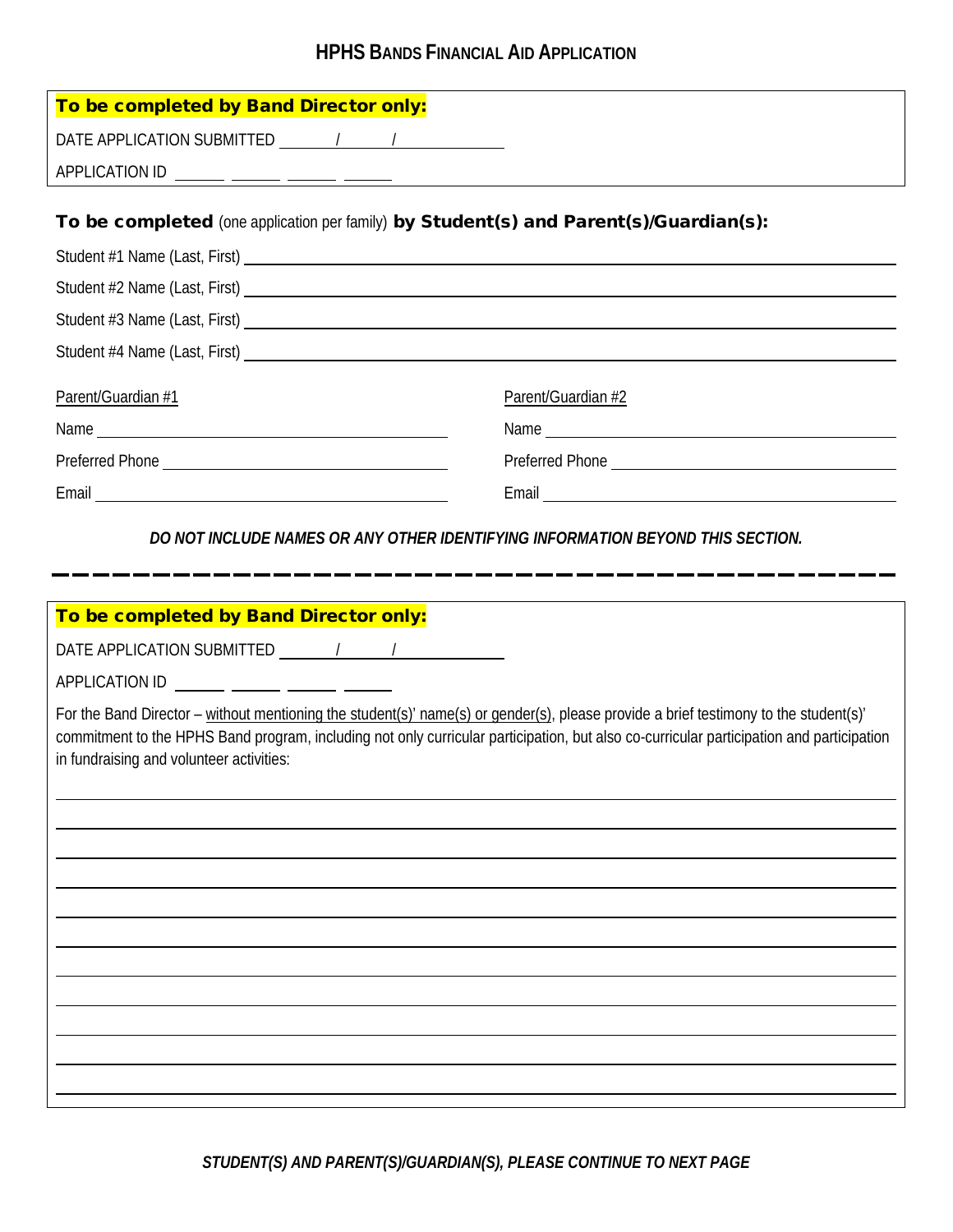#### **HPHS BANDS FINANCIAL AID APPLICATION** *continued…*

To be completed by Student(s) and Parent(s)/Guardian(s) *(please note, only one application needs to be completed per family even if financial aid is sought for more than one student in the same family)*:

| For which band tour or trip are you seeking financial aid?                                                                     |                                      |  |  |  |
|--------------------------------------------------------------------------------------------------------------------------------|--------------------------------------|--|--|--|
| How many children does your family have that plan to go on the band tour/trip? $\Box$ 1 $\Box$ 2                               | $\Box$ 3<br>$\Box$ 4 or more         |  |  |  |
| A. What is the <i>total cost</i> of the tour/trip?                                                                             |                                      |  |  |  |
| B. How much of this cost can you and your family afford to pay?                                                                |                                      |  |  |  |
| C. How much of this cost can you and your family raise through band<br>fundraisers, personal fundraisers, etc.?                |                                      |  |  |  |
| D. How much of this cost do you need in financial aid from Bandstand<br>(subtract the amounts shown above for B and C from A)? |                                      |  |  |  |
| • Is the student(s) receiving free or reduced-price lunch at school?                                                           | $\Box$ YES $\Box$ NO                 |  |  |  |
| • Is the student(s) receiving any other fee waivers from the school district?                                                  | $\Box$ YES $\Box$ NO<br>If so, what: |  |  |  |
| • Is the student(s) participating in College Bound Opportunities?                                                              | $\Box$ YES $\Box$ NO                 |  |  |  |
| • Is the student(s) participating in the Schuler Scholar program?                                                              | $\Box$ YES $\Box$ NO                 |  |  |  |

If you answered NO to all of the above, please describe the circumstances causing the need for financial aid – DO NOT mention the student(s)' name(s) *(please note, this application is reviewed by the HPHS Bandstand Financial Aid Committee, whose members do not have access to your identifying information at the beginning of this application. Only the Band Director will know the student's name, and all information will be kept in strictest confidence by both the Band Director and the Committee.)*:

Which HPHS Band fundraising or other volunteer activities during the current and past school years has the:

Student(s) participated in?

Parent(s)/guardian(s) participated in?